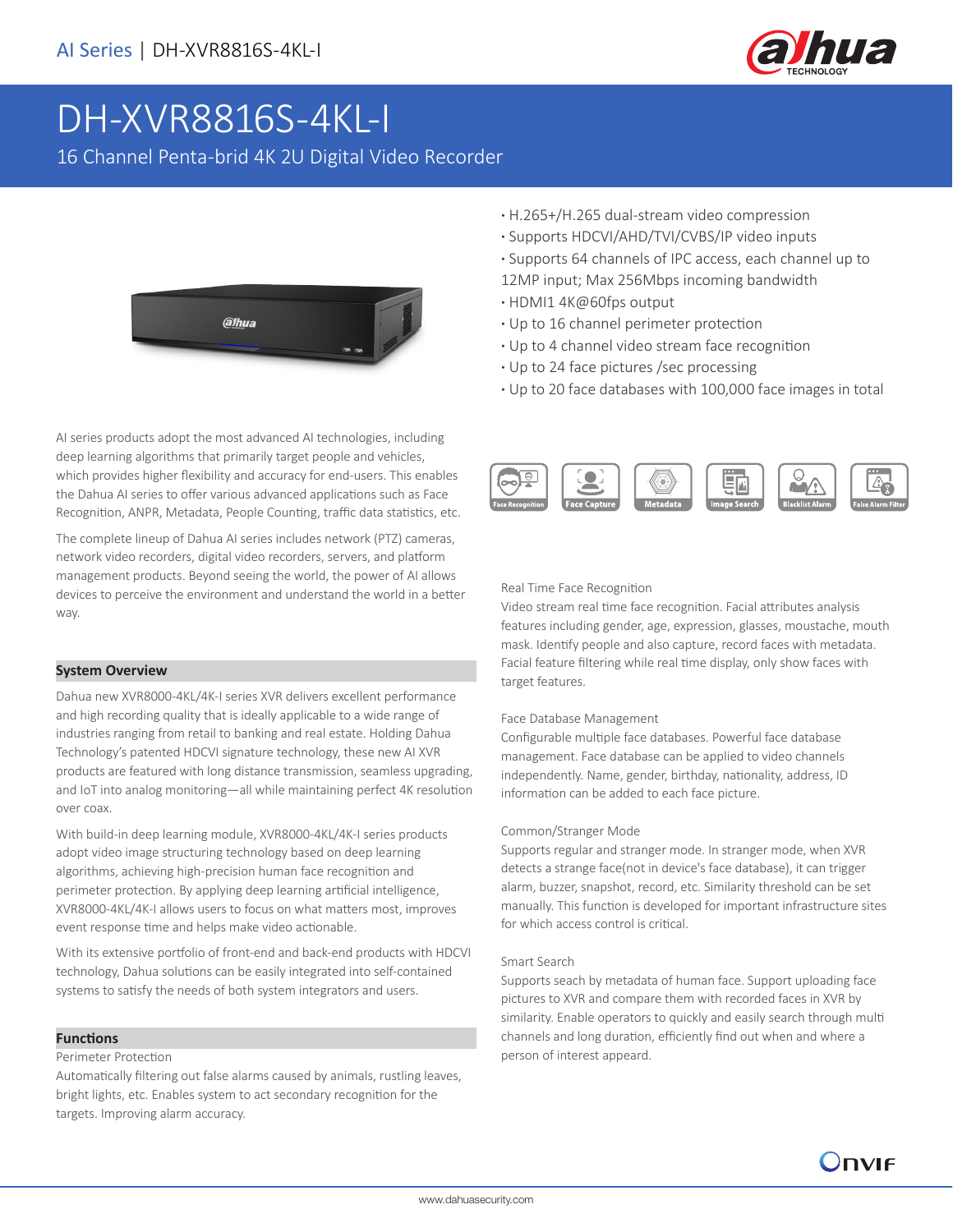# AI Series | DH-XVR8816S-4KL-I

| <b>Technical Specification</b>                   |                                                                                                                                                                  | Display                                                                                                                   |                                                                                                                                                                                                          |  |
|--------------------------------------------------|------------------------------------------------------------------------------------------------------------------------------------------------------------------|---------------------------------------------------------------------------------------------------------------------------|----------------------------------------------------------------------------------------------------------------------------------------------------------------------------------------------------------|--|
| System                                           |                                                                                                                                                                  | Interface                                                                                                                 | 2 HDMI, 1 VGA                                                                                                                                                                                            |  |
| Main Processor                                   | Embedded Processor                                                                                                                                               |                                                                                                                           |                                                                                                                                                                                                          |  |
| <b>Operating System</b>                          | Embedded LINUX                                                                                                                                                   | HDMI 1:3840×2160, 2560×1440, 1920×1080, 1280×1024,<br>Resolution<br>1280×720<br>HDMI2/VGA: 1920×1080, 1280×1024, 1280×720 |                                                                                                                                                                                                          |  |
| Perimeter Protection                             |                                                                                                                                                                  | Multi-screen Display                                                                                                      | When IP extension mode not enabled: 1/4/8/9/16                                                                                                                                                           |  |
| Performance                                      | 16 channel, 10 IVS rules for each channel                                                                                                                        |                                                                                                                           | When IP extension mode enabled: 1/4/8/9/16/25/36/64<br>Camera title, Time, Video loss, Camera lock, Motion                                                                                               |  |
| Object classification                            | Human/Vehicle secondary recognition for tripwire and intrusion                                                                                                   | <b>OSD</b>                                                                                                                | detection, Recording                                                                                                                                                                                     |  |
| AI Search                                        | Search by target classification (Human, Vehicle)                                                                                                                 | Network                                                                                                                   |                                                                                                                                                                                                          |  |
| Face Recognition                                 |                                                                                                                                                                  | Interface                                                                                                                 | 2 RJ-45 Ports (1000M)                                                                                                                                                                                    |  |
| Performance                                      | Max 24 face pictures /sec processing (modeling and comparing)                                                                                                    | Network Function                                                                                                          | HTTP, HTTPS, TCP/IP, IPv4/IPv6, Wi-Fi, 3G/4G, SNMP,<br>UPnP, RTSP, UDP, SMTP, NTP, DHCP, DNS, IP Filter,<br>PPPoE, DDNS, FTP, Alarm Server, P2P, IP Search (Supports<br>Dahua IP camera, DVR, NVS, etc.) |  |
|                                                  | 4 channel video stream face recognition                                                                                                                          |                                                                                                                           |                                                                                                                                                                                                          |  |
| <b>Stranger Mode</b>                             | Detect strangers' faces(not in device's face database). Similarity<br>threshold can be set manually.                                                             | Max. User Access                                                                                                          | 128 users                                                                                                                                                                                                |  |
| AI Search                                        | Up to 8 target face images search at same time, similarity                                                                                                       | Smart Phone                                                                                                               | iPhone, iPad, Android                                                                                                                                                                                    |  |
|                                                  | threshold can be set for each target face image.                                                                                                                 | Interoperability                                                                                                          | ONVIF 16.12, CGI Conformant                                                                                                                                                                              |  |
| Database Management                              | Up to 20 face databases with 100,000 face images in total.<br>Name, gender, birthday, nationality, address, ID information can<br>be added to each face picture. |                                                                                                                           | Video Detection and Alarm                                                                                                                                                                                |  |
| Database Application                             | Each database can be applied to video channels independently.                                                                                                    | <b>Trigger Events</b>                                                                                                     | Recording, PTZ, Tour, Video Push, Email, FTP, Snapshot,<br>Buzzer and Screen Tips                                                                                                                        |  |
| <b>Trigger Events</b>                            | Buzzer, Voice Prompts, Email, Snapshot, Recording, Alarm Out,<br>PTZ Activation, etc.                                                                            | Video Detection                                                                                                           | Motion Detection, MD Zones: 396 (22 × 18), Video<br>Loss, Tampering and Diagnosis                                                                                                                        |  |
| Metadata                                         |                                                                                                                                                                  | Alarm input                                                                                                               | 16                                                                                                                                                                                                       |  |
| Face                                             | Gender, age, glasses, beard, mask.                                                                                                                               | Relay Output                                                                                                              | 6                                                                                                                                                                                                        |  |
| AI Search                                        | Support search target video by metadata.                                                                                                                         | Playback and Backup                                                                                                       |                                                                                                                                                                                                          |  |
| Video and Audio                                  |                                                                                                                                                                  | Playback                                                                                                                  | 1/4/8/16                                                                                                                                                                                                 |  |
| Analog Camera Input                              | 16 Channel, BNC                                                                                                                                                  | Search Mode                                                                                                               | Time /Date, Alarm, MD and Exact Search (accurate to                                                                                                                                                      |  |
| <b>HDCVI Camera</b>                              | 4K, 6MP, 5MP, 4MP, 1080P@25/30fps, 720P@50/60fps,<br>720P@25/30fps                                                                                               |                                                                                                                           | second)                                                                                                                                                                                                  |  |
| AHD Camera                                       | 5MP, 4MP, 3MP, 1080P@25/30, 720P@25/30fps                                                                                                                        | Playback Function                                                                                                         | Play, Pause, Stop, Rewind, Fast play, Slow Play, Next File,<br>Previous File, Next Camera, Previous Camera, Full Screen,<br>Repeat, Shuffle, Backup Selection, Digital Zoom                              |  |
| <b>TVI Camera</b>                                | 5MP, 4MP, 3MP, 1080P@25/30, 720P@25/30fps                                                                                                                        | Backup Mode                                                                                                               | USB Device/Network                                                                                                                                                                                       |  |
| <b>CVBS Camera</b><br>IP Camera Input            | PAL/NTSC<br>64 Channel, each channel up to 12MP                                                                                                                  | Storage                                                                                                                   |                                                                                                                                                                                                          |  |
| Audio In/Out                                     | 16 Audio In, 1 Audio Out, BNC                                                                                                                                    | Internal HDD                                                                                                              | 8 SATA Ports, up to 10TB capacity for each disk                                                                                                                                                          |  |
| Two-way Talk                                     | 1 Mic In, 1 Mic Out, BNC                                                                                                                                         | eSATA                                                                                                                     | 1 Port                                                                                                                                                                                                   |  |
| Recording                                        |                                                                                                                                                                  | Raid                                                                                                                      | 0, 1, 5, 6, 10                                                                                                                                                                                           |  |
| Compression                                      | H.265+/H.265/H.264+/H.264                                                                                                                                        | Auxiliary Interface                                                                                                       |                                                                                                                                                                                                          |  |
| Resolution                                       | 4K, 6MP, 5MP, 4MP, 3MP, 1080P, 720P, 960H, D1, CIF                                                                                                               | <b>USB</b>                                                                                                                | 4 USB Ports (2 USB 2.0, 2 USB 3.0)                                                                                                                                                                       |  |
|                                                  | Main stream: 4K(1~7fps); 6MP(1~10fps); 5MP(1~12fps);                                                                                                             |                                                                                                                           |                                                                                                                                                                                                          |  |
| Record Rate                                      | 4MP/3MP(1~15fps); 4M-N/1080P/720P/960H/D1/CIF/QCIF<br>$(1^{\sim}25/30$ fps)<br>Sub steram:960H(1~15fps);<br>D1/CIF/QCIF(1~25/30fps)                              | <b>RS232</b>                                                                                                              | 1 port, For PC communication & Keyboard                                                                                                                                                                  |  |
|                                                  |                                                                                                                                                                  | <b>RS485</b>                                                                                                              | 1 Port, for PTZ Control                                                                                                                                                                                  |  |
| <b>Bit Rate</b><br>32Kbps ~ 8192Kbps Per Channel |                                                                                                                                                                  | Electrical                                                                                                                |                                                                                                                                                                                                          |  |
|                                                  |                                                                                                                                                                  | Power Supply                                                                                                              | AC100V-240V, 50/60Hz                                                                                                                                                                                     |  |
| Record Mode                                      | Manual, Schedule (General, Continuous), MD (Video detection:<br>Motion Detection, Video Loss, Tampering), Alarm, Stop                                            | Power Consumption                                                                                                         | <20W (Without HDD)                                                                                                                                                                                       |  |
| Record Interval                                  | $1~$ ~60 min (default: 60 min), Pre-record: $1~$ ~30 sec, Post-<br>record: 10 ~ 300 sec                                                                          |                                                                                                                           |                                                                                                                                                                                                          |  |